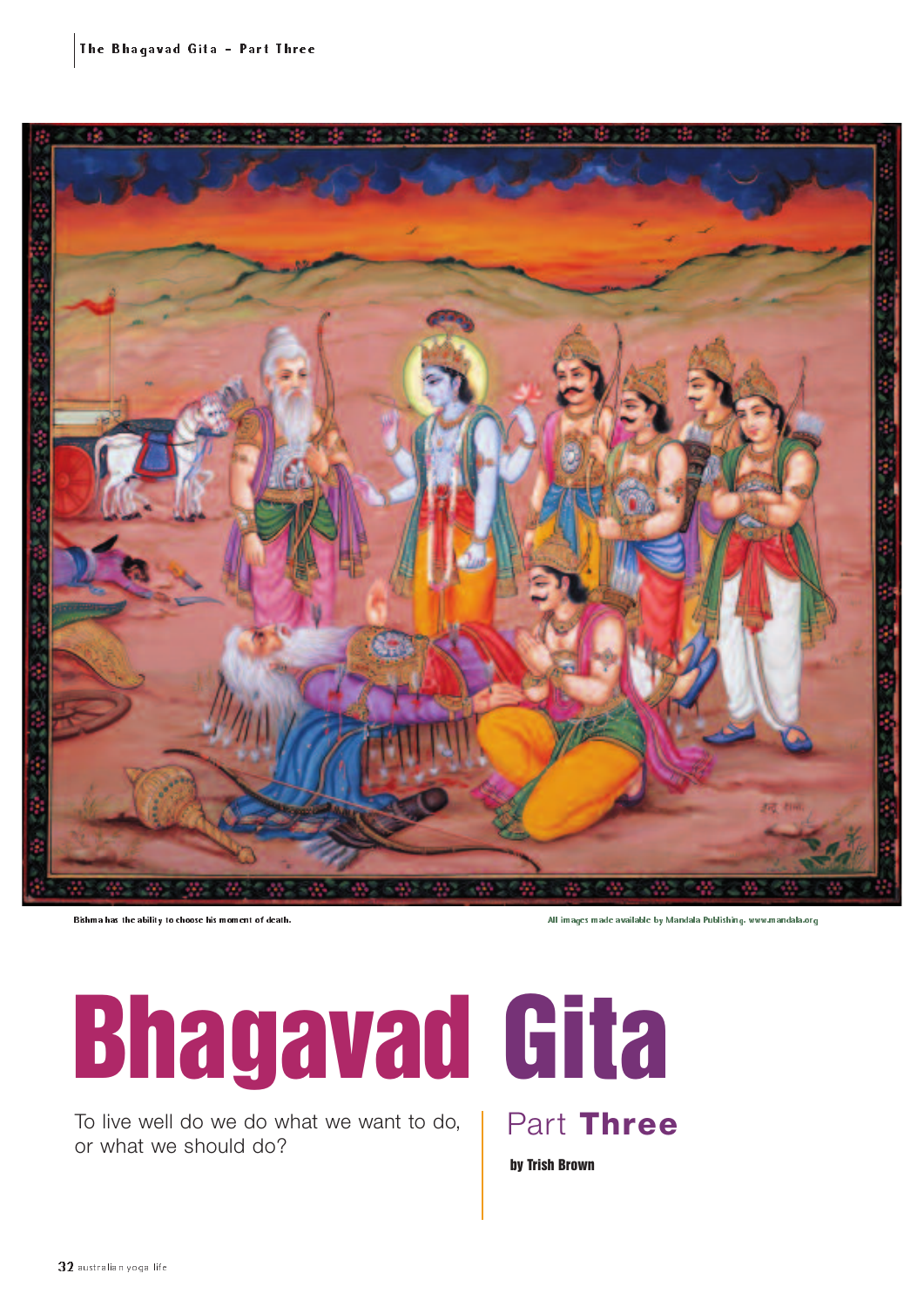It may seem strange that the setting for one of the world's most sacred texts, the Bhagavad Gita, is a battlefield. It is, of course, a direct parallel with the eternal struggle within us between the forces of good and evil and the battlefield of life.

In the previous two issues we met Arjuna, the noble warrior who represents us, and his charioteer, Krishna, representing our higher self. In chapter one the two armies, the Pandavas (our highest most noble qualities) and Kauravas (our negative, selfish tendencies), are standing opposite each other waiting to start the battle. What transpires is a great dialogue between Krishna and Ariuna – teacher and student. Ariuna is despondent when he sees who he has to fight and throws in the towel at this point! Krishna assures him that he must fight.

In the second chapter (the Gita in brief) there are two key messages:

- 1. there is an indivisible divinity existing in all life which is in everything and in everyone from the smallest plant to the greatest living being
- 2. the purpose of life is to discover that infinite, loving source

In the previous articles I have endeavoured to offer a greater understanding of how every dedicated yogi can discover the wisdom of the ancient sages and have it totally relevant here and now. Yoga is far more than doing asanas (postures), pranayama (breathing awareness) and shavasana (relaxation) alone! The Bhagavad Gita is yoga! Yoga is life! Therefore perhaps we can conclude from this that life, yoga and Gita are one and integral to each other in every moment of every day.

Let us now continue together our journey through the chapters of the Bhagavad Gita.

### When the dust is cleaned from the mirror, how clear is the image?

Chapters 3 to 6 encompass a very intense and challenging journey for our erstwhile hero, Arjuna.

*chapters*<br> *chapters*<br>
intense a<br>
erstwhile<br>
At t<br>
still not at<br>
he travels<br>
of inner s At the beginning of Chapter 3 he is still not at all sure where he is heading and he travels from this point of doubt to one of inner stillness by the end of chapter 6. Krishna, an insightful teacher guides his student skillfully through the various steps, often repeating an important point by coming at it from a different angle – a very good teaching strategy.

> Although in chapter 2 Arjuna asked Krishna to be his teacher, he has not made any real progress by chapter 3. He at least is willing to fight but still very confused as to what to do and, in despair, beseeches his dearest friend, companion and teacher, Krishna, to help him. Krishna is crystal clear when he tells him he must act. This message reminds me of a line in one of Mary Poppins' songs: "A job begun is halfway done." Taking action is a fundamental step for anyone facing any challenge at any time, whether fighting an army five thousand years ago or finding a solution to one of life's many interesting situations in our modern world. The next question of course is "How should I act?"

> It is the manner and quality of action which takes up most of Chapter 3 which is entitled, appropriately, 'The secret of action'. Krishna points out that we have no choice but to act – simply

staying alive and maintaining our bodies requires action, but it is the quality of the action that is important. Karma (action) yoga begins when we act selflessly, with deep sincerity, and dedicate the action to the very highest. Early in the chapter he reveals a wonderful truth to Arjuna, namely that if your action is dedicated to the highest, then you free yourself from the bonds of the material world. He develops this point later in the chapter when he says "You must perform your duty without preferences or attachment to the results of your actions, because it is selfish action that leads to exploitation, manipulation and sorrow."

Just as a city map gives the general situation of suburbs at the beginning, then the main roads linking the suburbs leading to the more detailed maps of individual suburbs, so Krishna is gradually defining the meaning of action.

The Gita touches on some very deep and challenging concepts, and in Chapter 3 the Law of Sacrifice is introduced, not so much in the traditional meaning of forfeit or surrender, but in the deeper meaning of making something sacred. "All of life revolves around this great Law of Sacrifice" (Verse 16). This sounds very similar to the stance taken by the well known author Joseph Campbell, but in *The Dru Bhavagad Gita*, a new, modern translation that was reviewed earlier in *Australian Yoga Life* (issue 12,

p.71), this concept is developed along the lines of making your actions sacred, rather than forfeiting or going without something. The intention with which you act is the secret ingredient for making your actions sacred.

Verse 25 tells us "While the unwise act from attachment to action, O Arjuna, the wise act without any attachment for the welfare of the world." The mark of wise action is therefore the intention that it be for the wellbeing of all and that the doer has no attachment to the outcomes of his or her action. If we are attached to outcomes then it will not be the higher self who is orchestrating our actions but the ego. This may at first appear difficult for someone to do in their day to day life, but it can be achieved with thought and practise.

An important understanding lies in verses 38 and 39: "Like fire covered by smoke, like a mirror covered by dust, like the unborn foetus completely surrounded by a membrane, so too is the wisdom in man covered by the insatiable fire of desire, the mortal enemy of the Self." When the smoke disappears, how radiant is the fire? When the dust is cleaned from the mirror, how clear is the image? When a babe emerges from the membrane, is that not a miracle to witness? So too when we are no longer controlled and led by our desires, we discover strength of mind and heart beyond measure.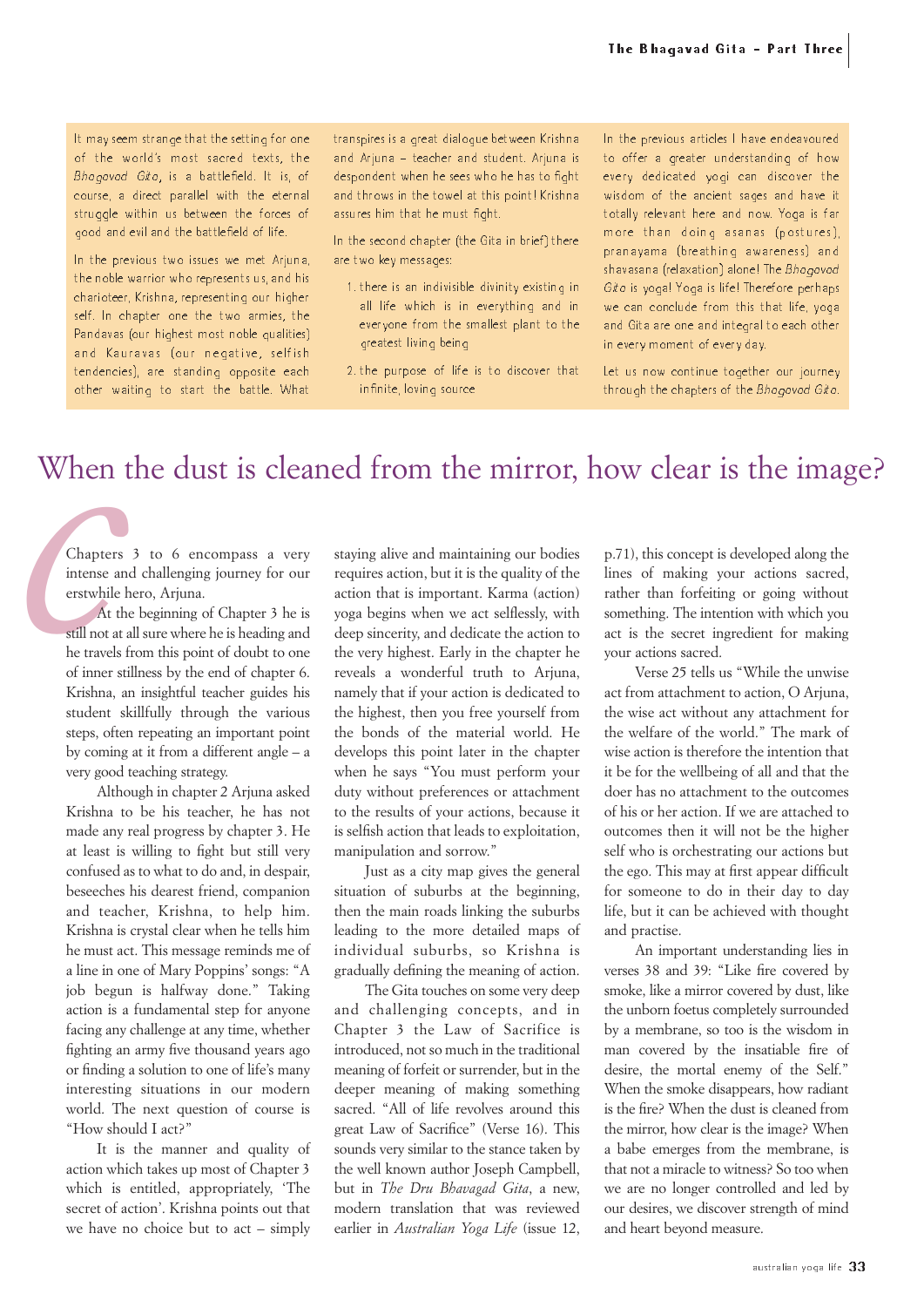When Arjuna suggests that meditation is impractical for him, because of his restless mind, Krishna admits that it is not easy to conquer the mind

By Chapter 4, Arjuna has discovered he is willing and capable of action of the highest order but Krishna knows his student well and wants to give him even more confidence. After dispelling Arjuna's despondency and motivating him into action, Krishna is now starting to lift him into another realm altogether where he no longer feels separate and alone. In our times of greatest need, it is easy to feel alone, whereas in fact if the truth be known, the creator is never closer.

Our higher self is always nearby – we just do not always see it! Krishna gives Arjuna a sacred promise that he will always come to his rescue when his needs are greatest and that he will never desert him. This promise to Arjuna can be taken as a direct promise to all.

In the film, *The Lord of the Rings II, The Two Towers*, in that magnificent moment when the heroes appear to be completely overwhelmed by the opposing forces, Gandalf, the magician, who symbolises the embodiment of Truth, appears on the horizon, just as

he promised. He is a vision of light in his white flowing robes seated upon a white stallion. This is an example of what Krishna is wanting Arjuna to understand. He intends to empower his faith and fill him with conviction and strength.

As mentioned above, Krishna returns to a subject again and again, both revising what has been given previously and also refining and deepening the understanding. He further expounds on sacrifice and nonattachment to actions. He also introduces the concept of spiritual wisdom "The offering of wisdom is better than any material offering, Arjuna, for the goal of all seekers is spiritual wisdom" (Verse 33). He outlines the considerable fruits to be gained by having attained spiritual, wisdom. In fact he indicates that it is the way to freedom. Hence the title of this chapter – 'Freedom through action'.

Chapter 5 can be compared to a bridge linking the activity of chapters 3 and 4 to stillness in chapter 6. However

# Share the gift of<br>Ayurveda

## Ayurvedic Lifestyle Consultant

### **Clinical Ayurvedic Practitioner**

study with

The Australasian Institute of Ayurvedic Studies...

- ... and be taught by **Dr Ajit** Australasia's most experienced Ayurvedic Doctor<br>- following guidelines as approved by the Indian Government.
- This is the only Institute to offer an exclusively Ayurvedic Training environment<br>in both Australia and New Zealand
- Plus! AIAS is a RTO and we are fully VETAB and NZQA approved, so Student<br>loans and allowances are available.
- Several different learning options are available with the next intake being March<br>2006 in Brisbane, Byron Bay, Melbourne, Sydney and Auckland.
- For distance learning call NZ head office Auckland 09 623 2651

For more information<br>Brisbane 07 001.<br>07 3423 1216<br>02 6684 3165<br>03 9431 0853<br>02 6684 6088 **Byron Bay**<br>Melbourne Sydney Áuckland 09 623 2651

Contact us now for a free prospectus!

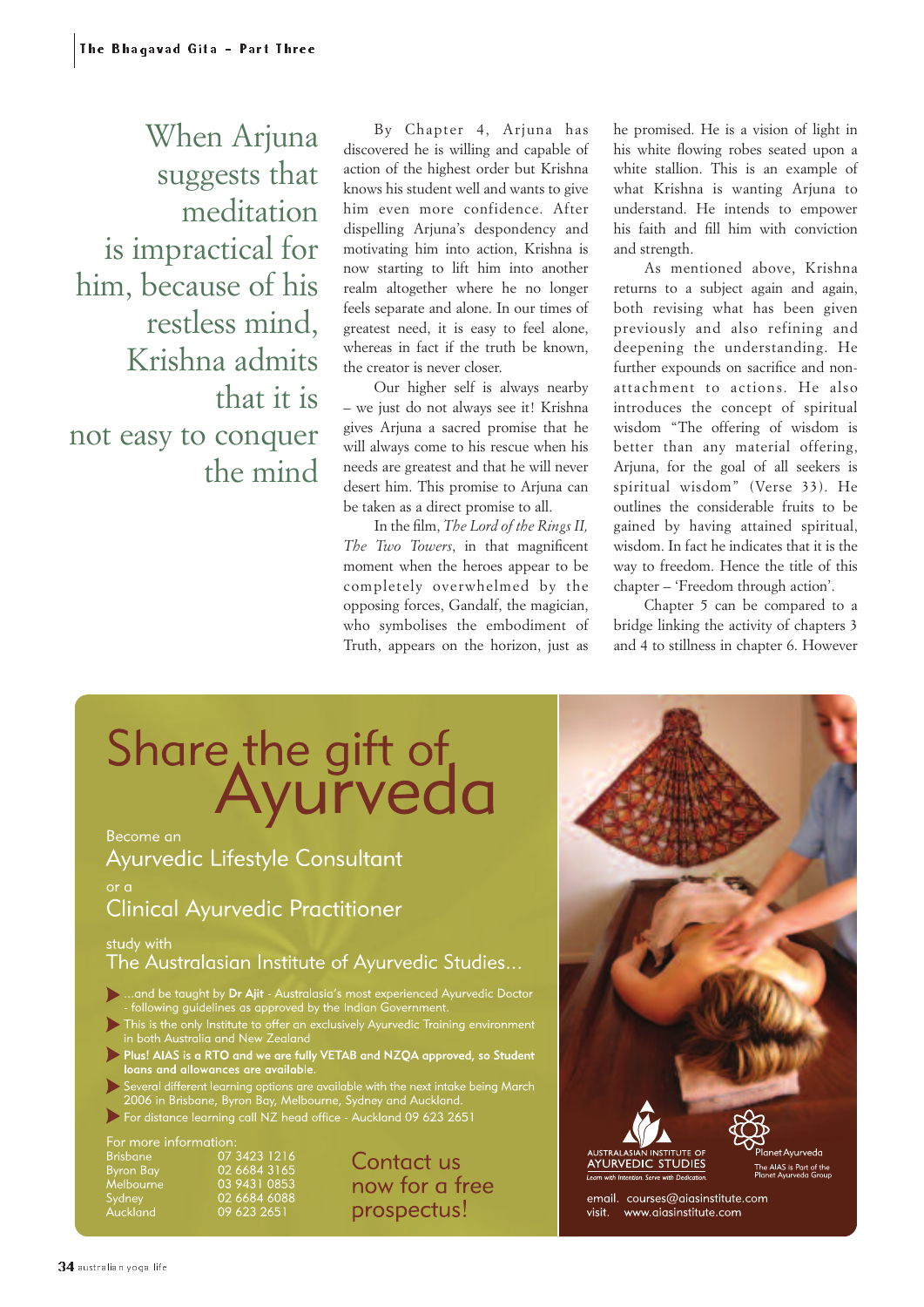our hero still has a long way to go and displays his confusion when he asks, "O Krishna, you seem to be advising both the path of selfless action and the renunciation of action. Please tell me definitely which one is better" (5:1). Krishna replies, "The renunciation of action and selfless action will both lead to the supreme goal, but the path of selfless action is better" (5:2).

Krishna describes a renunciate as one who never grieves if they lose something. Renunciation is achieved when a person totally lets go of desire and becomes desireless. This means you are internally free, not acting to get anything, but simply to make your contribution for the benefit of the whole. The challenge is to constantly apply these teachings in our daily lives. For example, if we are trying our best at our work, acting in service of those around us, then even harsh words from our boss can potentially wash over us when we are steadfast in the knowledge that we have done all that we could.

This attitude of non-attachment to results can be compared to the outcome for an archer when he shoots an arrow. He will fix his arrow carefully, aim his bow with concentration and determine its path as accurately as possible. However, once the arrow has left the bow, he no longer has any control over its path as many factors may come into play to determine where it will finally land. He has done the best he can – the final result, being beyond his control, should cause neither grief nor joy.

Arjuna has discovered how to act in the world while remaining connected with the higher self; now he has to grasp the fundamental need for stillness, which was hinted at in the last few verses of Chapter 5 and is the destination of the first part of Arjuna's journey. Meditation is the most important tool that Krishna can give Arjuna, as it is the only way that he will be able to transcend the body/mind complex and find his real self. Krishna knows that as soon as Arjuna can touch who and what he is, everything that he is not will melt away. Thoughts, emotions, ego, personality and intellect will all be transcended.

Krishna explains how to establish a meditation practice by giving some very clear guidelines – how to create the most



Krishna reveals his universal form.

conducive space; how to sit, eat, sleep and work in moderation; how to have balance, and so on. He intends to bring Arjuna to this point of stillness and his instructions are specific and can be easily adapted by present day readers of the *Dru Gita* (the recently published *Dru Bhavagad Gita* mentioned earlier). People on the deeper path of yoga will always include meditation in their practice. Osho says that meditation is an adventure. The greatest adventure the human mind can undertake.

Early in this chapter there is a beautiful teaching, "Lift yourself up by the power of your Self and never allow self-will to degrade you. The self can be a friend to the Self but also an enemy." (6:5) When I catch myself on a mental

downward spiral and remember this statement with conviction, "Come on Trish, lift yourself up by the power of your mind", I instantly experience change that is empowering and cultivates inner strength.

Krishna is telling us to take responsibility and use the mind to sort ourselves out! Make the mind your friend by setting the ground rules. Like taming a wild stallion, the mind requires us to skillfully draw the reins in and allow it to discover stillness.

When Arjuna suggests that meditation is impractical for him, because of his restless mind, Krishna admits that it is not easy to conquer the mind, but he states that steady practice and detachment will yield results. He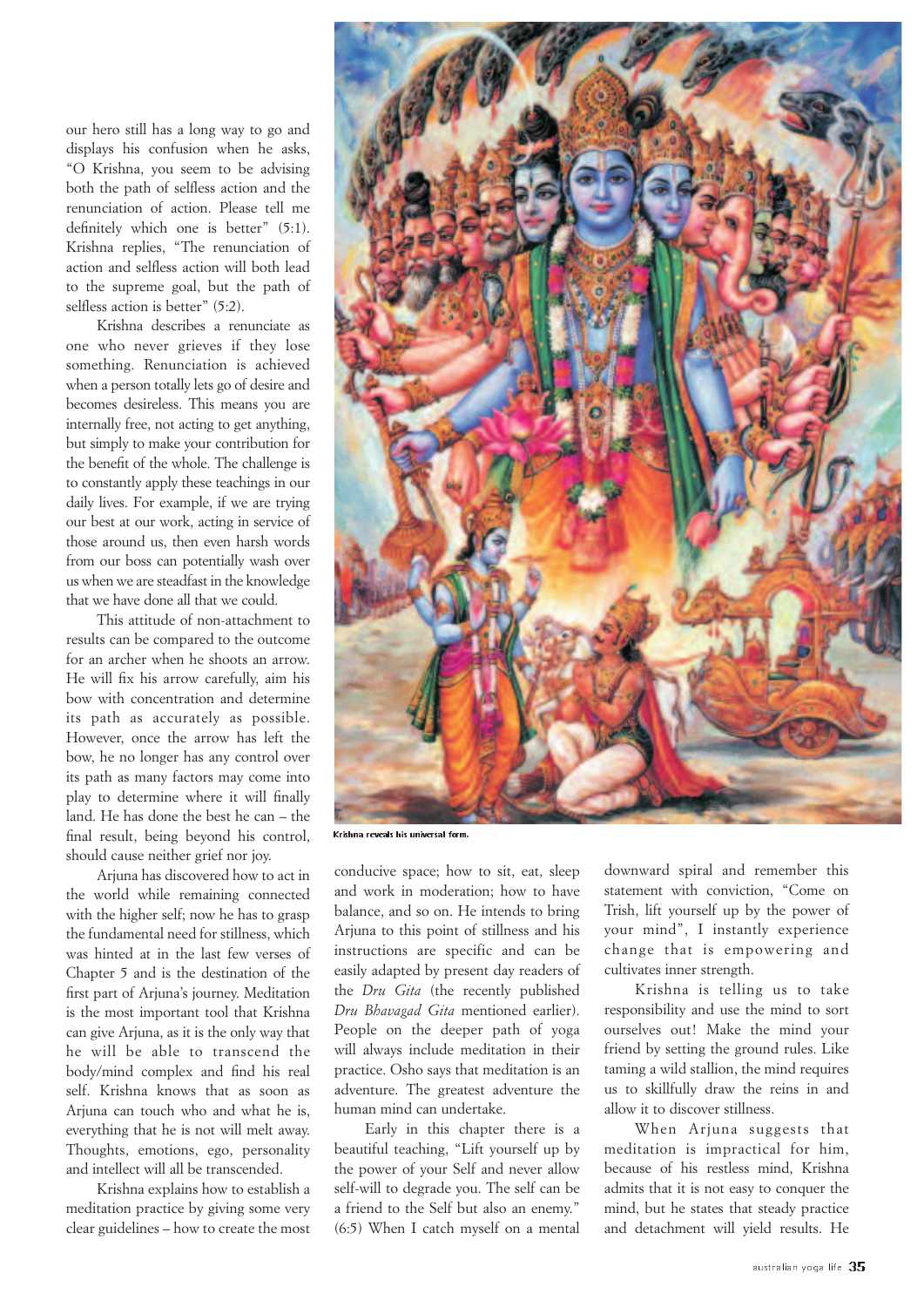

Arjuna submits to Krishna.

promises that constant effort and gradual purification will eventually attain the supreme goal (enlightenment) even if it takes several lifetimes! And if you are lucky enough to take only one lifetime, isn't that worth the effort of a lifetime?

The first six chapters of the Gita are about our relationship with ourselves and the world. The next six are all about the divine – love and devotion. Krishna knows that Arjuna has no idea as to who he, Krishna, really is or what he has come to do on the earth. Imagine if your best friend, a playmate and companion since childhood, were to suddenly announce that he or she was the creator of the universe and that the person you knew and loved was only a very small aspect of that being. All this while you are about to face your enemies in battle. Mind blowing to say the least!

Readers of the *Dru Gita* have an advantage in coming to grips with this difficult concept as the story form of Chapter 7, told at the beginning of volume 2, paints the interaction between the two in realistic terms. The reactions of the teacher (trying to get it across) and the student (who really can't believe what he is hearing) to each other are beautifully depicted. When reading the Dru version of the *Bhavagad Gita*, I could feel myself identifying with Arjuna and thinking, "I know how he feels – I'd react the same in his position".

Krishna gives Arjuna a beautiful image of how his creation is nothing but himself in different forms. Arjuna is taken on a magical mystery tour of his being so that he can understand that